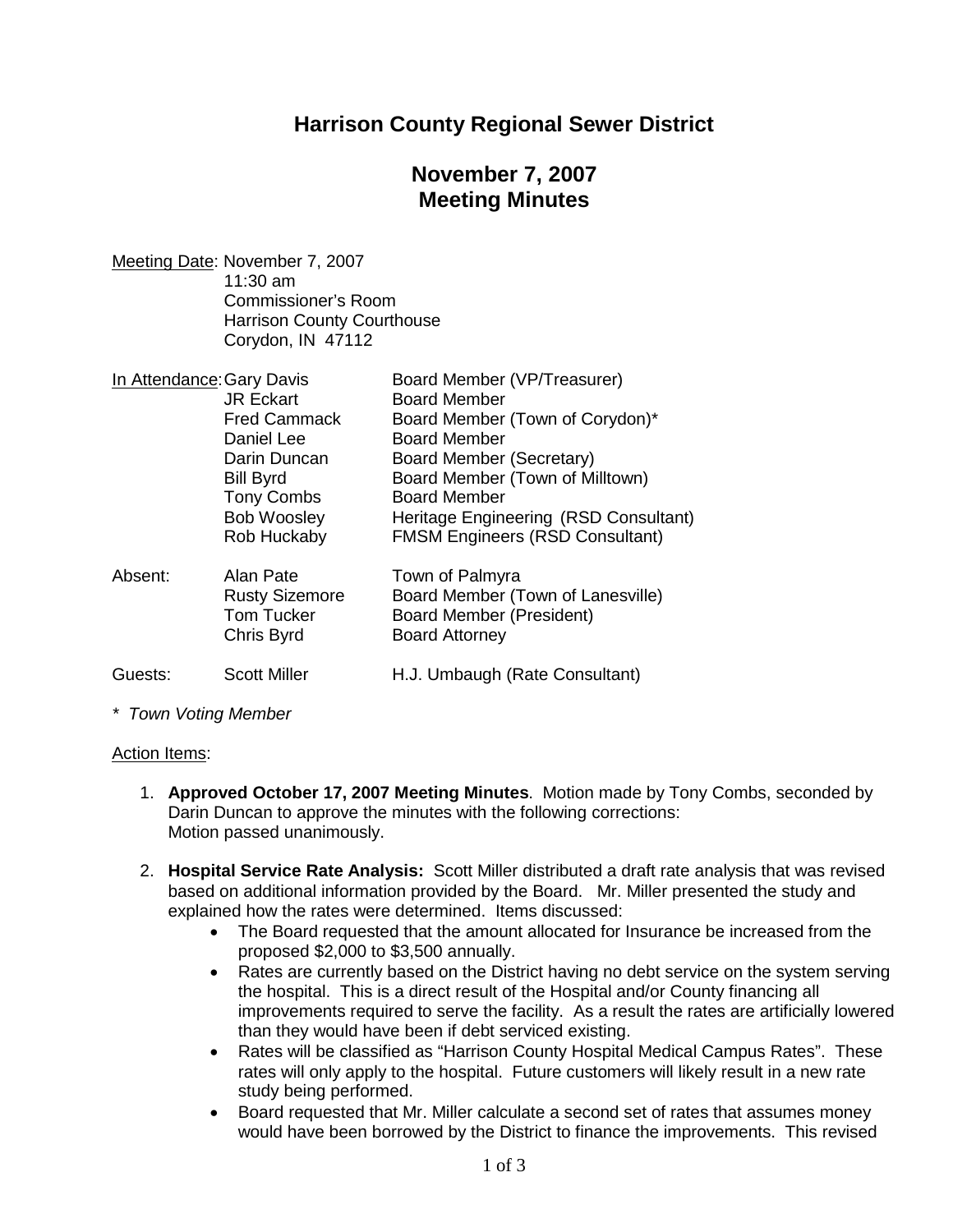rate will be used for informational purposes only. It will be used to educate the Board on what impact borrowing funds has on rates.

- Ramsey Water is currently working on a Memorandum of Understanding between Ramsey and the District that will spell out how billings will occur and the charges associated with the billings.
- The Board suggested that the rate only include charges for 2" and 8" meters at this time.
- Monthly surveillance fees will be reduced from \$660 to \$330. The amount of this item is determined by the current inter-local agreement between the Town and District.
- It was recommended that upon adoption of the rate ordinance that a copy be sent to the Hospital as a courtesy for their review prior to the public hearing.
- Mr. Miller will revise the rate analysis based on the comments received and submit the final rate study at the November 7, 2007 Board Meeting. Current schedule is for the Board to adopt a Rate Ordinance at the November 7, 2007 meeting. A public hearing will then be held later in the month prior to final acceptance of the ordinance.
- 3. **Berkshire WWTP Subcommittee:** The subcommittee has not met to review the draft agreement prepared by SSK. The committee will meet prior to the next Board meeting and will make a recommendation to the Board at that time.
- 4. **Invoices:** Approved the following invoices:
	- Heritage/FMSM Invoice No. 5 New Salisbury Project Budget: \$1,080 Motion made by Tony Combs, seconded by Dan Lee. Motion passed unanimously.
	- Heritage/FMSM Invoice No. 18 2007 Operating Budget: \$2,967 Motion made by Dan Lee, seconded by Tony Combs. Motion passed unanimously.
	- Chris Byrd Invoice Legal Fees: \$100 Motion made by Darin Duncan, seconded by Tony Combs. Motion passed unanimously.
- 5. **Indiana Water Pollution Control Board Mtg (Nov. 14th, 2007):** Location of meeting has not yet been determined. IWPC will make this determination and notify the District. District has been asked to facilitate taking them on a site tour in the morning following by a detailed presentation at or near 1:30 pm. The detailed presentation will focus on how the District was formed and include a presentation on what we have done and where we are headed in the future. Steve Hall and Bob Woosley will prepare a draft of this presentation and present this to the Board at their next meeting. Darin Duncan asked if there were funds remaining in Heritage/FMSM's current contract to cover this effort (given that it was not included in the original budget projections). Bob Woosley stated that he felt there were sufficient funds to cover this effort. Darin requested that they review the budget and notify the Board if it appeared there would be a shortage.

### Next Meeting:

- 1. November 21, 8:30 am @ Harrison County Commissioner's Room.
- 2. Agenda Items:
	- Approval of October 17, 2007 meeting minutes
	- Hospital Rate Ordinance
	- Berkshire Update
	- Other Items

Minutes prepared by: Heritage Engineering